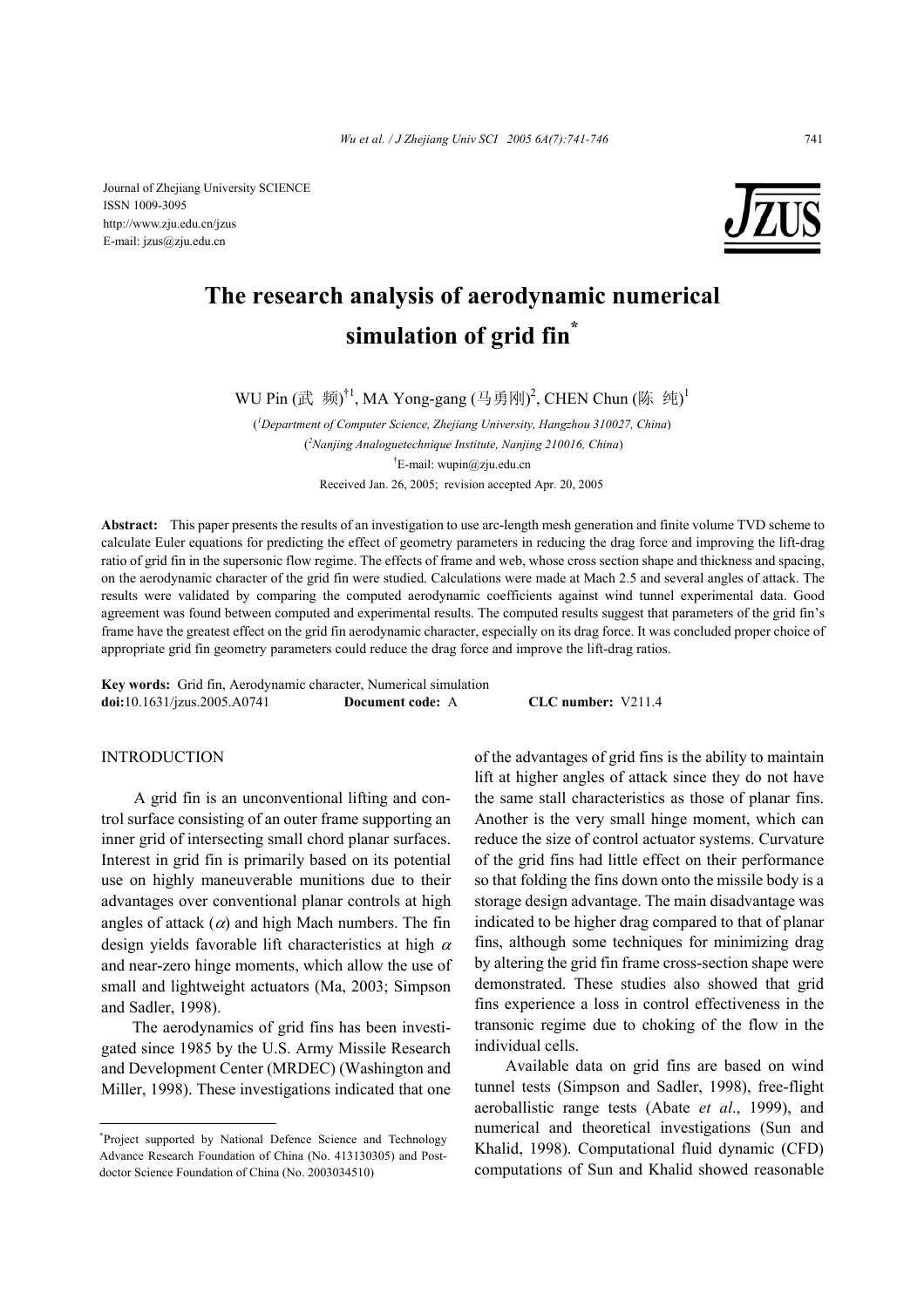agreement of the fin normal force with experimental data from Washington and Miller (1994). The computations of (Chen *et al*., 2000) concentrated on the flow in the region of grid fin while studying the effect of a fairing ahead of the base of the fin. These investigations were performed in the supersonic regime, at Mach numbers of 1.5 to 2.5.

The current investigation is aimed at using arc-length mesh generation and finite volume TVD scheme for calculating Euler equations to predict the effects of its geometry parameters on the aerodynamic character of the grid fin, especially on its drag force and lift-drag ratio. The effects of frame and web, whose cross section shape, thickness, and spacing, on the aerodynamic character of the grid fin were studied. The calculations were made at Mach 2.5 and several angles of attack. This paper presents the results of these calculations and their validation against wind tunnel data (Chen *et al*., 1999).

## MESH GENERATION OF GRID FIN

#### **Numerical computational model**

This work mainly researched on the aerodynamic character of single vertical parallel honeycomb class grid fin and on the effects of different shape and thickness of frame, and of the web cross section and the web thickness on the grid fin. *IN* and *IM* refer to the numbers of vertically and horizontally bar. The geometry parameters and the configuration of the grid fin, which were researched in this work, are listed in Fig.1 and Table 1.

#### **Arc-length mesh generation**

Arc-length technique is a kind of algebra mesh

generation method, which has clear geometry concept, and is easy and quick to mesh generate. Interpolation techniques are introduced, which permit a given distribution of grid points on the edges of a three-dimensional grid block to be propagated through the surface and volume grids (Wu and Zhao, 2002). The vertical honeycomb grid fin mesh is generated by arc-length method here. The grid fin mesh number is  $140\times110\times20$ . It is 20 mesh cells across the grid fin web thickness, and the outer boundary is about 5 times of the grid fin width. Its section and surface mesh are shown in Fig.2 and Fig.3.

#### COMPUTATIONAL METHOD

The finite volume TVD numerical simulation scheme, which is deduced from the 2D TVD of Harten equations, calculated the Euler conservation



**Fig.1 Configuration of vertical parallel honeycomb class**

| Parameter<br>number | $A$ (mm) | $C$ (mm) | $L$ (mm) | $IM$ (number)  | $IN$ (number) | $T$ (mm) | $B$ (mm) | Shape of the frame<br>cross section |  |
|---------------------|----------|----------|----------|----------------|---------------|----------|----------|-------------------------------------|--|
| <b>GSM</b>          | 22.0     | 20.4     | 30       | 2              | 3             | 0.15     |          |                                     |  |
| <b>GSMM</b>         | 22.0     | 20.4     | 30       | $\overline{2}$ | 3             | 0.15     | 5        |                                     |  |
| <b>GSMD</b>         | 22.0     | 20.4     | 30       | 2              | 3             | 0.15     | 5        |                                     |  |
| <b>GSMJ</b>         | 22.0     | 20.4     | 30       | 2              | 3             | 0.25     | 5        |                                     |  |
| <b>GSMK</b>         | 22.0     | 20.4     | 30       | $\overline{2}$ | 3             | 0.15     | 5        |                                     |  |
| <b>GSMX</b>         | 22.0     | 20.4     | 30       |                |               | 0.15     | 5        |                                     |  |
| GSMY                | 22.0     | 20.4     | 30       | C              | ◠             | 0.15     |          |                                     |  |

**Table 1 The geometry parameters of grid fin** 

Note: GSM, GSMJ, GSMK, GSMX and GSMY are the grid fin with both sides chopped; GSMJ is the grid fin with thicker web cross section; GSMK is the grid fin with thicker frame; GSMM is the grid fin with rectangular frame; GSMD is the grid fin with one side chopped; GSMX and GSMY are the grid fins with web cross section number changed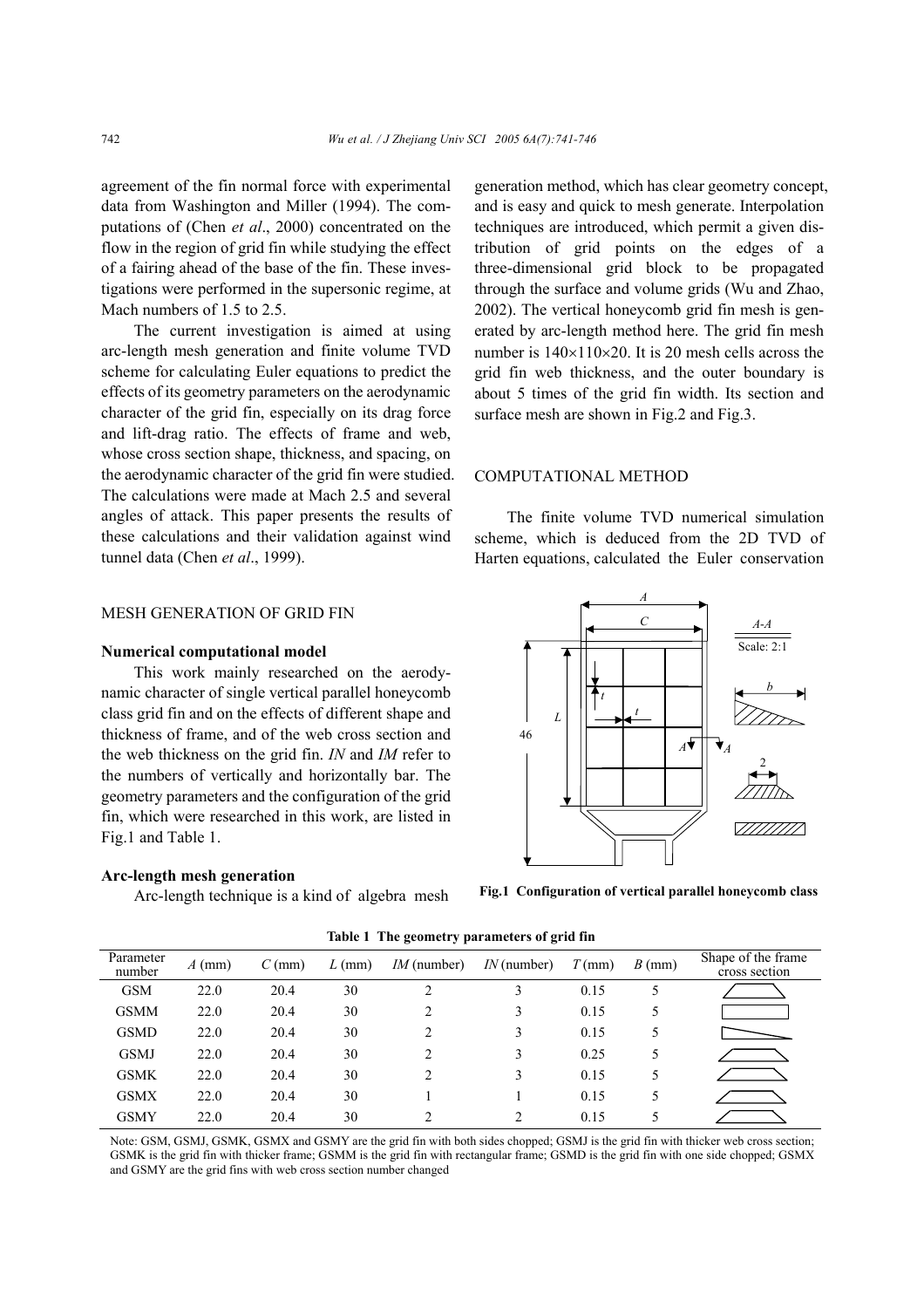

**Fig.2 The grid in** *y***-***z* **section of grid fin**



**Fig.3 The grid of three-dim surface of grid fin** 

equation in Descartes rectangular coordinates [Eq.(1)] to simulate the 3D grid fin flowfield. Harten used the method of flux amended on single equation (Harten, 1983). The 3D Euler conservation equation can be written as three one-dimensional equations [Eq.(2)], which can be solved using splitting technique (Wu, 2003).

$$
\frac{\partial U}{\partial t} + \frac{\partial F}{\partial x} + \frac{\partial G}{\partial y} + \frac{\partial H}{\partial z} = 0 \tag{1}
$$

here, *U* is variable, and *F*, *G*, *H* are conservation flux.

$$
\begin{cases}\n\frac{\partial U}{\partial t} + \frac{\partial F}{\partial x} = 0 \\
\frac{\partial U}{\partial t} + \frac{\partial G}{\partial y} = 0 \\
\frac{\partial U}{\partial t} + \frac{\partial H}{\partial z} = 0\n\end{cases}
$$
\n(2)

Steady-state calculations were performed at Mach numbers 2.5, and at several angles of attack: −4°, −2°, 0°, 2°, 4°, 6°, and 8°. The freedom conditions were Reynolds number of  $3.84 \times 10^6$ , static temperature of 187 K, and static pressure of  $1.332\times10^4$ Pa. An outflow boundary condition was used downstream, a pressure inflow (free-stream conditions) boundary condition was used upstream, and a far-field pressure (nonreflecting) boundary condition was used for the outer boundary. A slip wall boundary condition was used for the reflecting solid surfaces.

## COMPUTATIONAL RESULTS AND ANALYSIS

## **Computational results**

This work mainly researched the effects of different shape and thickness of frame and of thickness of web and web spacing on the grid fin. Some charts of drag coefficients, lift coefficients, and pitching moment coefficients of grid fin at Mach number 2.5 are given in Fig.4 to Fig.9.

#### **Results analysis**

The grid fin drag coefficients, lift coefficients, and pitching moment coefficients vary with the angles of attack. The drag characteristics vary parabolically in Fig.4. Lift characteristics vary as a beeline through the zero point in Fig.5. The absolute value of pitching moment, whose sign is opposite, becomes larger with bigger angle of attack in Fig.6. All these implied that the fin model has static stability and obeys the aerodynamic rules.

The effects of the grid fin geometry configuration are given. In Fig.4 and Fig.5, lift characters of all models are almost superposition except GSMX model and GSMY model, while drag coefficient of different model has large differences. This means that the grid fin lift-drag ratio can be increased using the decrease of its drag force. The drag coefficients and lift coefficients of GSMX model and GMSY model reduced much simultaneously. By this, we can know that it is not a good idea to increase the spacing between web, as larger spacing reduces the grid fin lifting piston. The lift character of GSMD model changes little, but its drag character changes much, which show that the grid fin frame cross section has great effect on the lift-drag ratio.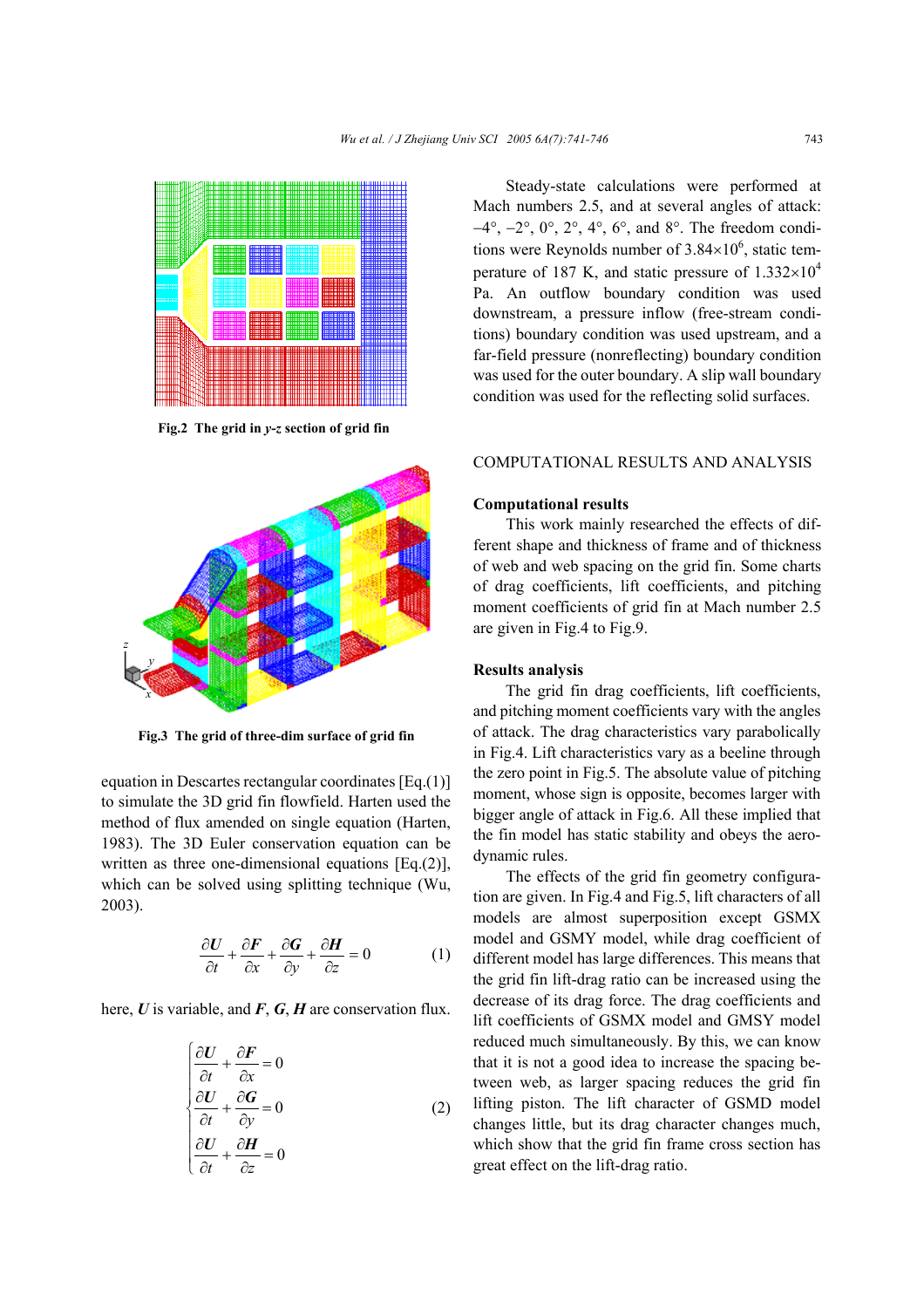

**Fig.4** The drag coefficients at  $M_{\infty}$ =2.5 **Fig.5** The lift coefficients at  $M_{\infty}$ =2.5





**Fig.8 The drag coefficients of GSM, GSMM, and GSMD at** *M*∞**=2.5**

The effects of grid fin frame cross section on the drag coefficients are given below. Comparing the GSM model, SMD model, and GSMM model, their size and thickness of frame are the same, but their shapes of frame cross section are different. In Fig.5, we can know that the drag coefficients of GSMD model are the least, that those of GSM model are larger, and that those of GSMM model are the largest.





**Fig.6 The pitching moment coefficients at** *M*∞**=2.5 Fig.7 The lift coefficients of GSM, GSMX, and GSMY at** *M*∞**=2.5**



**Fig.9 The drag coefficients of GSM and GSMK at** *M*∞**=2.5**

The drag coefficients of GSMD model are less than those of GSM model by 16 percent, and less than those of GSMM model by 28 percent. It is obvious that the shape of frame cross section has great effect on its drag force. The shock wave character is affected by the shape of frame cross section at supersonic speeds. For GSMD model, its shock wave is the weakest, because whose frame windward plane is thin.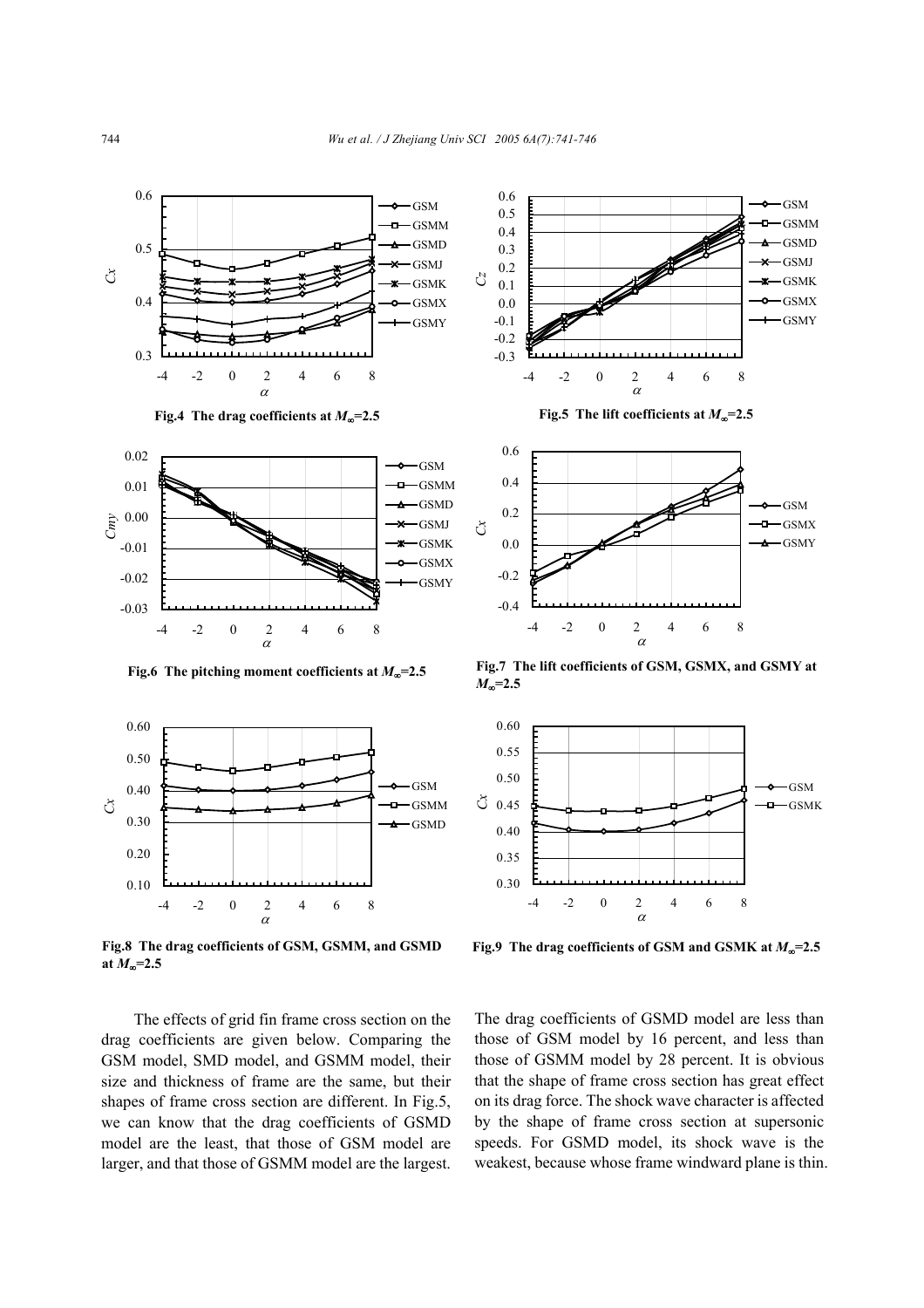Therefore, the intension of its shock wave is weak, and its shock resistance is little. For GSMM model, its shock wave is normal shock wave, because its frame in windward plane is blunt. Therefore, the intensity of its shock wave is strong, and its shock resistance is large. While for the GSM model, the intensity of its frame shock wave and its drag coefficients are between those of GSMD model and GSMM model.

The effects of frame thickness on the grid fin drag coefficients are given below. In GSM model and GSMK model, the web cross section thickness and the frame cross section shape are both the same, only the thickness of GSMK frame is 0.2 mm thicker than that of GSM frame. We can calculate that the drag coefficients of GSMK model are larger than those of GSM model by 8 percent from Fig.9. This means that the

thickness of frame has much greater effect on the grid fin.

## **Comparison with experimental results**

GSM model simulation results were compared with the experimental results of wind tunnel tests (Chen *et al*., 1999) of GSZZ model at Mach 2.5 and at zero angle of attack. The geometry configurations of the two models were same, except for the blunt web of the experimental model and the tine web of the simulation model. Table 2 and Table 3 present the experimental results and computational results on drag coefficients, lift coefficients, and pitching coefficients respectively. Good agreement was found between the computed and experimental results in Table 2 and Table 3.

|  |  | Table 2 Results of wind tunnel tests GSZZ model at Mach 2.5 and at zero angle of attack |
|--|--|-----------------------------------------------------------------------------------------|
|  |  |                                                                                         |

| GSZZ | $\alpha$     |              |             |            |            |            |             |  |  |
|------|--------------|--------------|-------------|------------|------------|------------|-------------|--|--|
|      | $-4^{\circ}$ | $-2^{\circ}$ | $0^{\circ}$ | $\gamma$   | 4°         | 6°         | $8^{\circ}$ |  |  |
| Cx   | 0.40374      | 0.39814      | 0.39558     | 0.39802    | 0.40481    | 0.41911    | 0.43986     |  |  |
| Cz   | $-0.23169$   | $-0.12161$   | $-0.00427$  | 0.11627    | 0.22987    | 0.34007    | 0.45527     |  |  |
| Cm   | 0.01423      | 0.00870      | 0.00217     | $-0.00494$ | $-0.01092$ | $-0.01638$ | $-0.02262$  |  |  |

**Table 3 Computational results of GSM model at Mach 2.5 and at zero angle of attack** 

| GSM | $\alpha$   |            |                  |             |             |            |             |  |  |
|-----|------------|------------|------------------|-------------|-------------|------------|-------------|--|--|
|     | $-4^\circ$ | $-2^\circ$ | $\Omega^{\circ}$ | $2^{\circ}$ | $4^{\circ}$ | 6°         | $8^{\circ}$ |  |  |
| Сx  | 0.41679    | 0.40422    | 0.40088          | 0.40422     | 0.41679     | 0.43546    | 0.45986     |  |  |
| Cz  | $-0.24789$ | $-0.13569$ | 0.00392          | 0.13569     | 0.24789     | 0.36376    | 0.48654     |  |  |
| Cmy | 0.01212    | 0.00523    | 0.00103          | $-0.00523$  | $-0.01212$  | $-0.01821$ | $-0.02375$  |  |  |

#### **CONCLUSION**

We consider air as absolute gas, and disregard viscidity and boundary separation. Our numerical simulation of the grid fin aerodynamic character led to our conclusion given below:

The grid fin drag force is bigger than that of conventional planar fins, and the denser the grid is, the bigger is the drag force.

The grid fin frame has the greatest effect on the drag force, and the frame cross section shape has larger effect than the frame cross section thickness.

Compared with the frame, the thickness of the web cross section has little effect on the grid fin drag force. So, we can increase the thickness of web cross section to guarantee the intensity of grid fin.

It is not a good idea to reduce the number of web cross grids to decrease the grid fin drag force, because decreasing the number of web cross grids decreases the efficiency of the lift plane at the same time. This paper can serve as reference and guide for future design and research.

#### ACKNOWLEDGEMENTS

Some work was done in Nanjing University of Science and Technology 805 Lab. Thanks own to professor Chen Shao song and professor Zhao Run xiang for there significant contributions to the idea present in this paper.